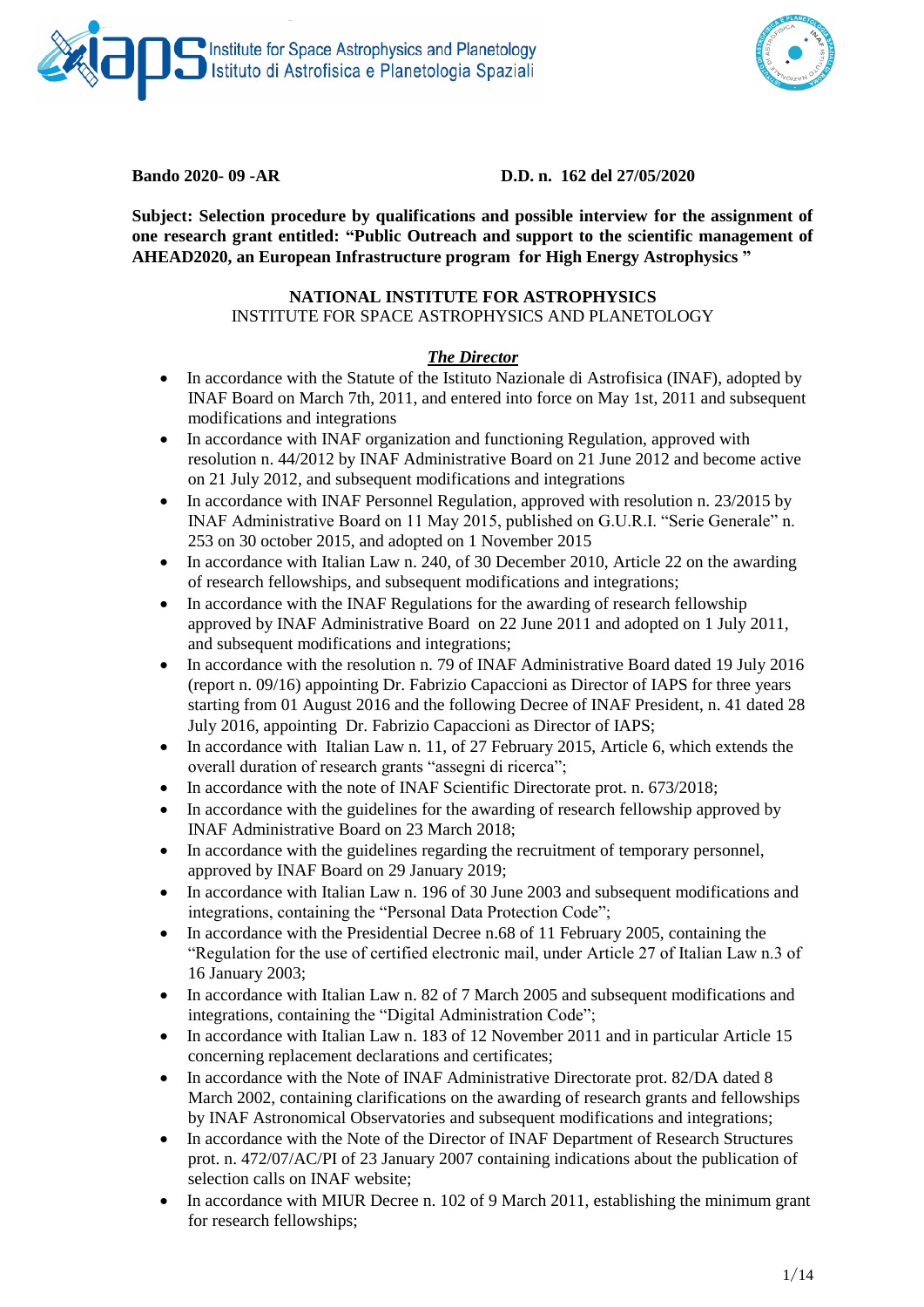- In accordance with INAF Regulations for the awarding of research fellowships approved by INAF Administrative Board with resolution n. 44/2011 on 22 June 2011 and adopted on 1 July 2011, after subsequent modifications by INAF Administrative Board resolutions n. 8/2011 of 13 October 2011 and n. 2/2012 of 10 January 2012;
- In accordance with Italian Conversion Law n. 11 of 27 February 2015 and subsequent modifications of Italian Law n. 192 of 31 December 2014 containing: "Extension of the time limits established by legal provisions" and in particular art. 6 comma 2-bis stating that "The total duration of the working relationship established in accordance with art. 22, comma 3, of Italian Law n. 240 of 30 December 2010, is extended by two years";
- In accordance with the Note of the Director of INAF Department of Research Structures prot. n.5974/2011 of 16 September 2011 having as its object "Publication of call for application for Research Fellowships";
- In accordance with INAF Statute, approved by the Administrative Board with resolution n. 42 of 25 May 2018, and entered into force on 24 September 2018;
- In accordance with the "Guidelines for the awarding of research fellowships" approved by INAF Board on 29 Jannuary 2019,
- In accordance with the Guidelines for the awarding of Research Fellowships, approved by the INAF Board on 29 January 2019, accordinh to wich INAF can award research fellowships, in line with art. 22 comma 1 of the Italian Law n. 240 of 30 December 2010, based on the following types:
- Research Training Fellowship ranging from 20.000 to 26.000 Euros
- Postdoctoral Research Fellowship ranging from 28,000 to 32,000 Euros
- Young Researcher Fellowship ranging from 34.000 to 38.000 Euros
- Special Research Fellowship ranging from 20.000 to 38.000 Euros
- In accordance with the resolution of INAF Board n. 83/2018 dated 18 September 2018 regarding the "Approval of the "Report" by INAF President specifing a "National Program for Research Fellowships" and in particular the paragraph entitled "Proposals for the revision of the defining criteria of the research fellowship program";
- **In accordance with** the Note prot. 6023, Tit. III cl. 3, by INAF Scientific Director having as its object "Urgent call for the consideration of the contents and dispositions of the resolution n. 83/2018 concernig the awarding of research fellowships"; **In accordance with** the Law Decree of 17 March 2020 n. 18 in particular art. 87 paragraph 5;
- **In accordance with** the resolution of INAF Board dated 15 May 2020 and the implementation note of INAF Directorate General prot. n. 2491 dated 16 May 2020 regarding the "Adoption of the regulation for the rationalization of temporary personnel recruitment and for the awarding of research fellowships and regulation of the transitional regime" specifying that the present selection procedure is simultaneously aimed at: *offering an opportunity of professional growth to young people with a Ph.D. degree, to researcher fellows and to temporary workers, who want to experience the national and international circuit of research, in a perspective of rotation and mobility, that is acquire specific expertise in the context of temporary projects and/or activities; holding positions beyond the planning of permanent staff needs and that, consequently, do not constitute any binding assumption for the placing in INAF permanent positions".*
- In Accordance with the resolution of INAF Administrative Board n. 4/2020 dated 3 February 2020 regarding the approval of the Annual Budget of INAF for the financial year 2020;
- In accordance with the request by dr. L. Piro, P.I. of the project AHEAD2020;
- Ascertained the financial coverage with the funds of the projects 1.05.02.10.50 HORIZON2020: AHEAD2020-Grant Agreement n. 871158 (ref. L. Piro) allocated in balance sheet 2020

## **DECREES**

## **Art. 1- Research Project**

A call is open for a selection procedure on the basis of candidates' qualifications, possibly integrated by an interview, for the assignment of one "Post Doc" research grant of the duration of one year, renewable in compliance with art.5 of this call, entitled: "Activity of Communication Officer and scientific management support for AHEAD2020".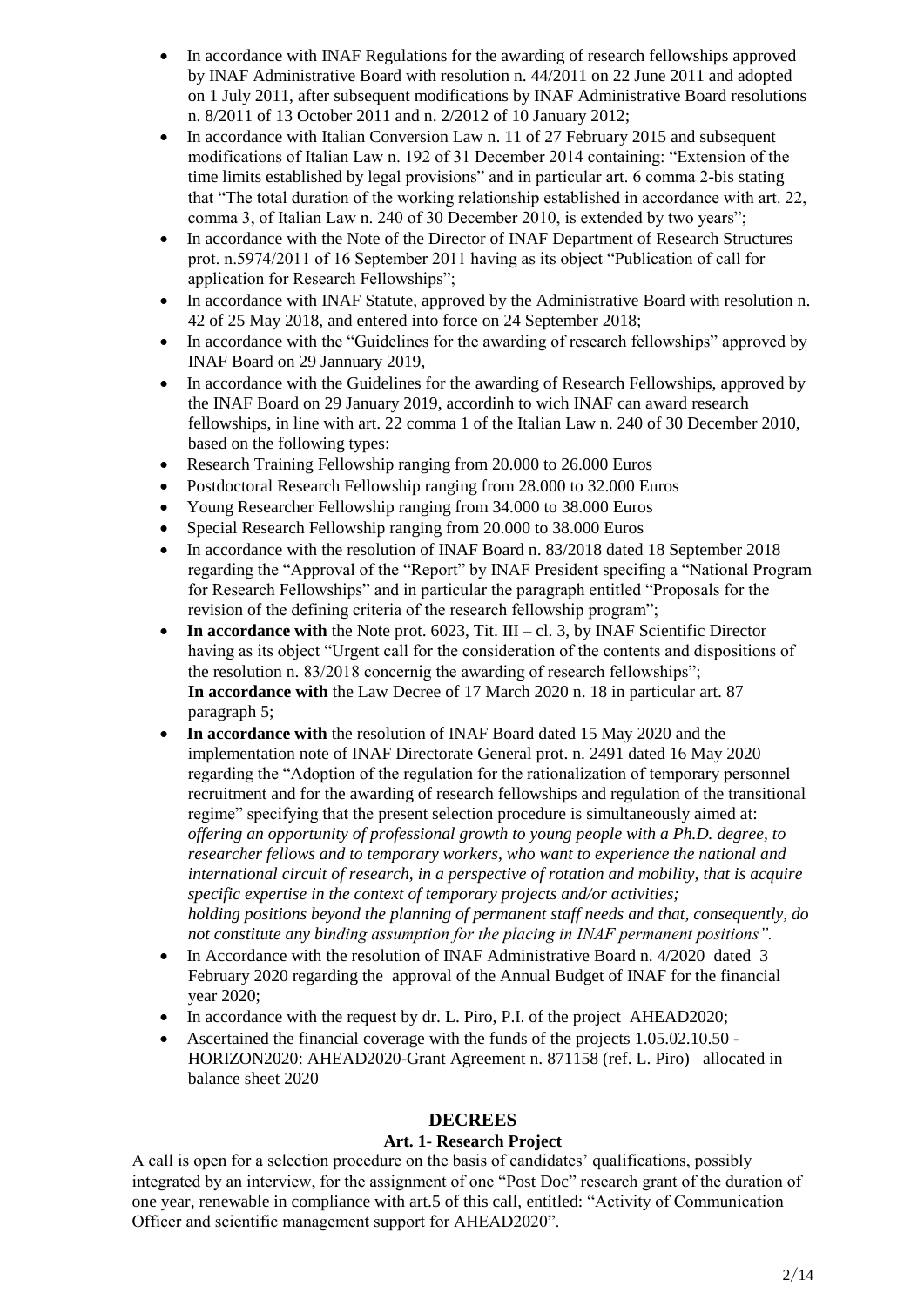Research will be carried at INAF-Institute for Space Astrophysics and Planetology. The successful candidate will work in collaboration with staff of the project. The planned activities are:

communication and dissemination of AHEAD2020 at the coordination office in IAPS, with particular regard to online communication, scientific management of the web page, the press office, production of educational content and organization of events. To this end, he/she will interact with the international members of the consortium, in support of the Project Coordinator; support to the scientific managing of AHEAD2020, with particular regard to project control, interacting with the international managers of the planned activities and actively participating in the scheduled meetings, in support of the Coordinator and the Project Scientist.

The Research Grant, aimed at the specified project, is not thought to satisfy the personnel needs of the Institute or of the project itself, but offers the opportunity of carrying out research activities in the framework of the project to candidates who believe that it can be important for their professional growth.

Candidates presenting academic qualifications achieved abroad not yet declared equivalent in compliance with the existing Italian legislation, will be evaluated by the committee. The committee can admit them to the selection subject to further acknowledgement of the foreign qualification, provided that candidates attach to their application a copy of the documents proving the application for the recognition of the presented qualification (Annex 4).

It is specified that the present selection procedure is simultaneously aimed at:

 *offering an opportunity of professional growth to young people who hold the requirements for the present selection, who want to experience the national and international circuit of research, in a perspective of rotation and mobility, that is acquire specific expertise in the context of temporary projects and/or activities;* 

*holding positions beyond the planning of permanent staff needs and that, consequently, do not constitute any binding assumption for the placing in INAF permanent* The above activity will be carried out under the scientific supervision of dr. Luigi Piro Further questions on the scientific project can be addressed to Dr. Luigi Piro, AHEAD2020 Coordinator (e-mail: luigi.piro@inaf.it) or to Dr. Lorenzo Natalucci, AHEAD2020 Project Scientist (email: lorenzo.natalucci@inaf.it)

## **Art. 2 – Requirements for participation**

Participation to the selection is reserved to Italian and foreign citizens holding the following minimum requirements:

- Ph.D. degree either in Physics or Astronomy, or Mathematics, Computer Science, Computer Engineering, Space Science, or equivalent degree, issued by an Italian (or foreign) Advanced Studies Institute or University.
- Or
- degree either in Physics or Astronomy, or Computer Science, or Computer Engineering, or Space Science, or Communication of Science or equivalent degree issued according to the previous or actual Italian University regulations which would formally entitle to the admission to a doctorate awarded by an Italian university or by a foreign university, together with at least three years of documented experience in scientific or technological activities after the degree;

Applicants are required to have experience in scientific communication or management of scientific projects.

As additional assets will be considered:

- University Masters or other specialisation courses related to astrophysics or astronomy or communication of science;

- Experience in scientific topics in observational astronomy or data analysis;
- Work experience in the Communication Offices of Italian or foreign research bodies;
- Didactic activities related to schools or universities;
- Experience in organizing popular events and for the public in the scientific field;
- Documented experience of management or project controller
- Management of web pages and social media

Excellent knowledge of English is required.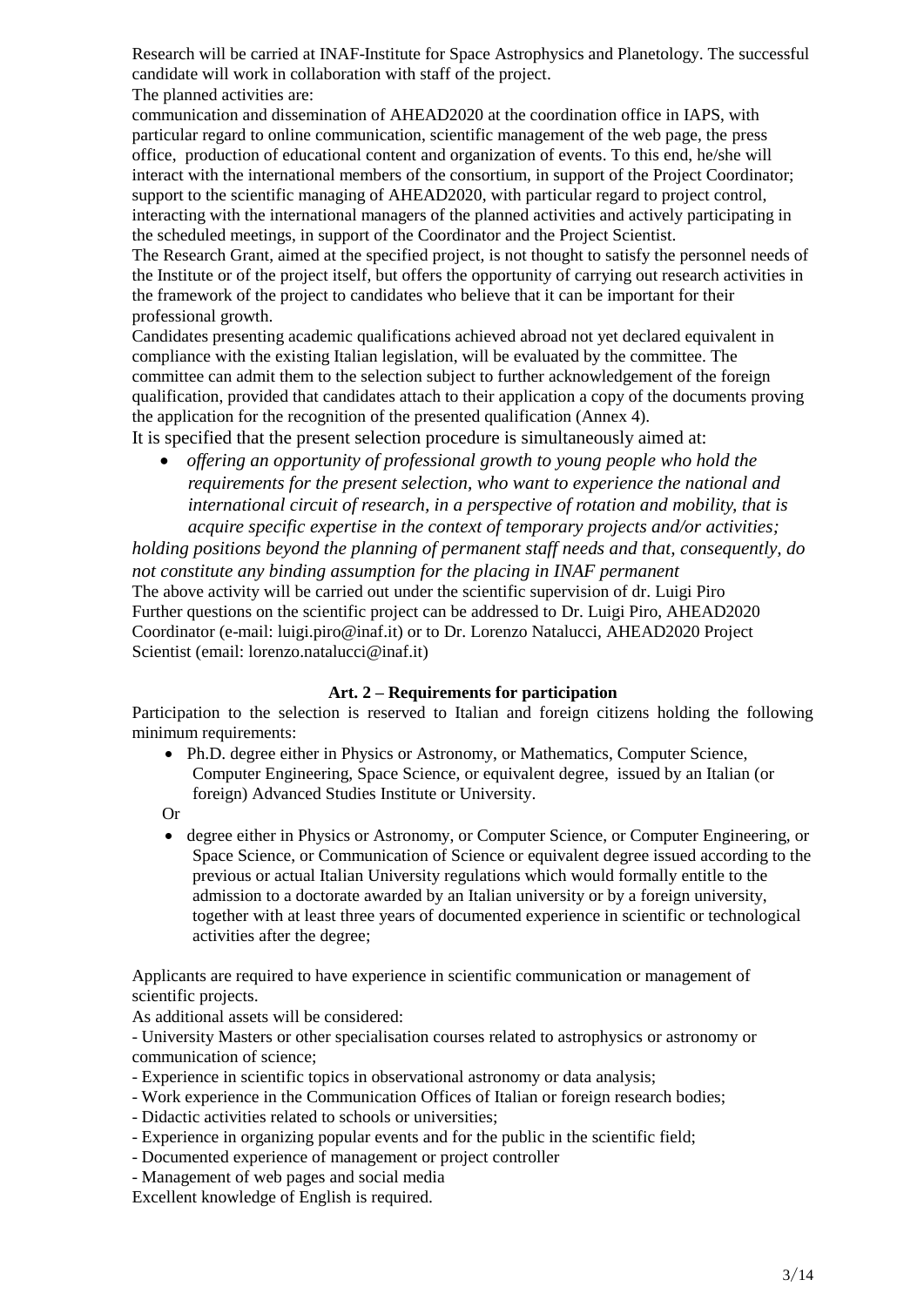## **Art. 3 – Application**

- 1 Applications must be submitted in English by means of:
	- hand-delivery to the IAPS 'area concorsi' which will acknowledge the receipt date.
	- From certified e-mail, including all the required documents in PDF format, sent to [areaconcorsi.iaps@legalmail.it](mailto:areaconcorsi.iaps@legalmail.it) , you can send the documentations to the indicated address only if you have a personal certified mail (pec), pay attention not ordinary mail, by  $04/05/2020 - 23:59$  CET. Only certified emails sent through one of the email providers included in the list of the AgID (Agenzia dell'Italia Digitale) in according to DPR no.68 of 11/02/2005.
	- registered mail with acknowledgement receipt or express courier to INAF-Istituto di Astrofisica e Planetologia Spaziali – Via Fosso del Cavaliere 100, 00133 Roma. The applications need to arrive by 04/05/2020– 23:59 CET (postmark date will not suffice).
	- Applications are to be received by and not after  $23:59$  (CET) on  $04/05/2020$ . Late submissions will not be considered.

Applications which are not consistent with the attached forms (Annexes 1 and 2) or without the applicant's signatures will be excluded from the selection procedure.

The applications must be delivered reporting on the envelope or in the e-mail subject the following sentence: **"Application selection 2020-09-AR".**

Aware that false declarations are against the law and that the Administration will carry out random checks on their accuracy, the applicant under his/her own responsibility, must clearly and precisely state in the application the following:

- name(s) and surname, date and place of birth, nationality, place of residence and address for correspondence;
- that s/he satisfies all the requirements described in article 2 of this Call;
- that s/he is aware of and is not ineligible under any of the restrictions described in article 4 of this Call.

The lack of any of the above mentioned declarations will determine the exclusion from the selection procedure for incomplete application.

For selection purposes the applicants: shall directly state any academic qualifications in the application form (Annex 1)

- In addition
- non-EU citizens residing outside Italy, if successful, must produce originals or suitably certified copies of academic qualifications obtained outside Italy.

2 - The following documents have to be submitted:

1. Annex 1 "Application form";

2. Annex 2 "Certification - Declaration in lieu of affidavit (Art. 19 - 46-47 the DPR 28th December 2000, n. 445)";

3. "Curriculum vitae", **signed and dated** by the applicant including a list, if applicable, of grants and fellowships held in the past or in progress;

4. copy of a valid identity document (ID card or passport);

5. list of publications;

6. any other qualification, working task, research activity for public and private institutions and publications consistent with the application;

7. The list of all submitted documents.

8. Annex 3 "Interview Request In Video Conference**".** For applicants residing abroad or for justified reasons: you can make the possible interview remotely by means of a conference call audio and video (e.g. Skype or similar). The candidate who chooses this option must indicate this in the application and make an explicit request by filling out the appropriate form (request for interview Videoconference) and attach it to the application form, together with the front/back copy of a readable valid identity document.

3 - Applicants are admitted to the selection with reserve and may – at any time – be notified of exclusion from the selection procedure for the following reasons:

- submission of the application after the deadline;

- incomplete and/or unsigned application form;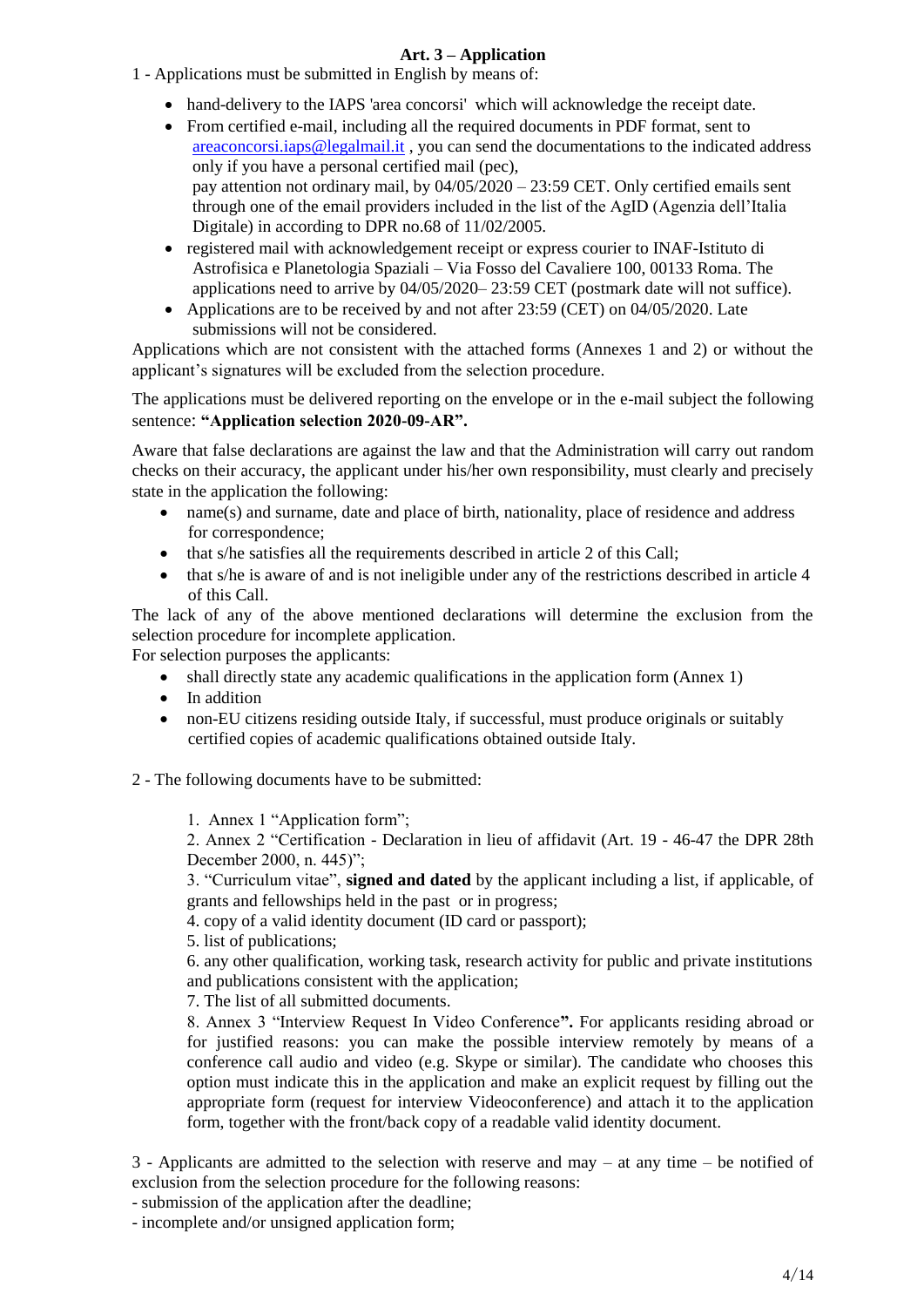- unsigned curriculum vitae;
- missing copy of a valid identity document;
- non compliance the requirements indicated in paragraph 2.

Should the reasons for exclusion be determined after completion of the selection procedure the applicant will lose any right deriving from participation in the selection procedure; similar loss will be applied to applicants providing any false statement or document.

INAF accepts no responsibility for lost applications or documents when the applicant provided incorrect contact details or failed or delayed in notifying any changes to these details.

## **Art. 4 - Ineligibility and incompatibility with other funding**

Full professors, associate professors and researchers of Italian Universities and employees of Italian public research institutions are all excluded from entering the competition.

The grant is not compatible with the attendance of academic courses as those that formally give access to a doctorate, as well as with Ph.D. fellowships. For employees of the Italian Public Administration (Italian State) unpaid leave of absence is mandatory.

The grant is not compatible with other kinds of fellowships, except for those awarded with the aim of integrating the training or research activity of the fellowship holder with a period spent abroad. Incomes from working activities, also part-time, carried out continuously are not allowed. On the contrary, limited self-employed occasional work is compatible with the grant, only if it does not affect the research activity and must be authorized in advance by the Director of INAF- Istituto di Astrofisica e Planetologia Spaziali (IAPS).Retired persons are not eligible for Research fellowship.Applications are not accepted from candidates who carried out research fellowships under article 22 of Italian Law 240/2010 and integrative for a total period indicated in the current law, including extensions, but excluding the concurrent periods of doctoral studies up to the legal duration of the course and excluding periods of maternity leave or sick leave, in accordance with current legislation. When formally accepting the grant, the successful candidate will provide a declaration of absence of inadmissible conditions.

# **Art. 5 – Duration of the Research grant**

The Research grant is expected to begin in July 2020. The grant is for one year with possible extension of one year depending on the favourable opinion of the scientific leader of the project and on funding availability and in any case within the limits of Article 22 paragraph 3 of Law 240/2010 and subsequent amendments.

## **Art. 6 – Host Institution**

The host institution of the grant is INAF-Institute for Space Astrophysics and Planetology. The successful candidate will have to travel on duty abroad.

## **Art. 7 – Salary amount**

The annual gross salary of the grant is 30,000.00 (Thirthy- -thousands) Euros to be paid in deferred monthly payments. This amount does not include the burdens paid by INAF-Institute for Space Astrophysics and Planetology.

Applicable tax regulations are stated art. n. 4 of Italian law n. 476/1984 and subsequent modifications and integrations. Applicable social security rules are stated in art. n. 2, paragraph 26 and following paragraphs of the Italian law n. 335/1995 and subsequent modifications and integrations. Applicable regulations for mandatory maternity leave are provided in the Decree of the Ministry of Labour and Social Security dated 12 July 2007, published in the "Gazzetta Ufficiale" n. 247 dated 23 October 2007. Applicable regulations for sick leave are provided in art. n. 1, paragraph n. 788 of Italian law n. 296 dated 27 December 2006 and subsequent modifications. During the period of mandatory maternity leave the allowance paid by INPS (the Italian National Institute for Social Security) according to art. n. 5 of the above-mentioned Decree dated 12 July 2007 is integrated by INAF up to the total amount of the grant. The period of mandatory maternity leave will not contribute to the duration of the grant.

As for third party liability, the grand holder will be covered by insurance policy at the expense of INAF. This will not cover the civil liability of the grant holder towards INAF.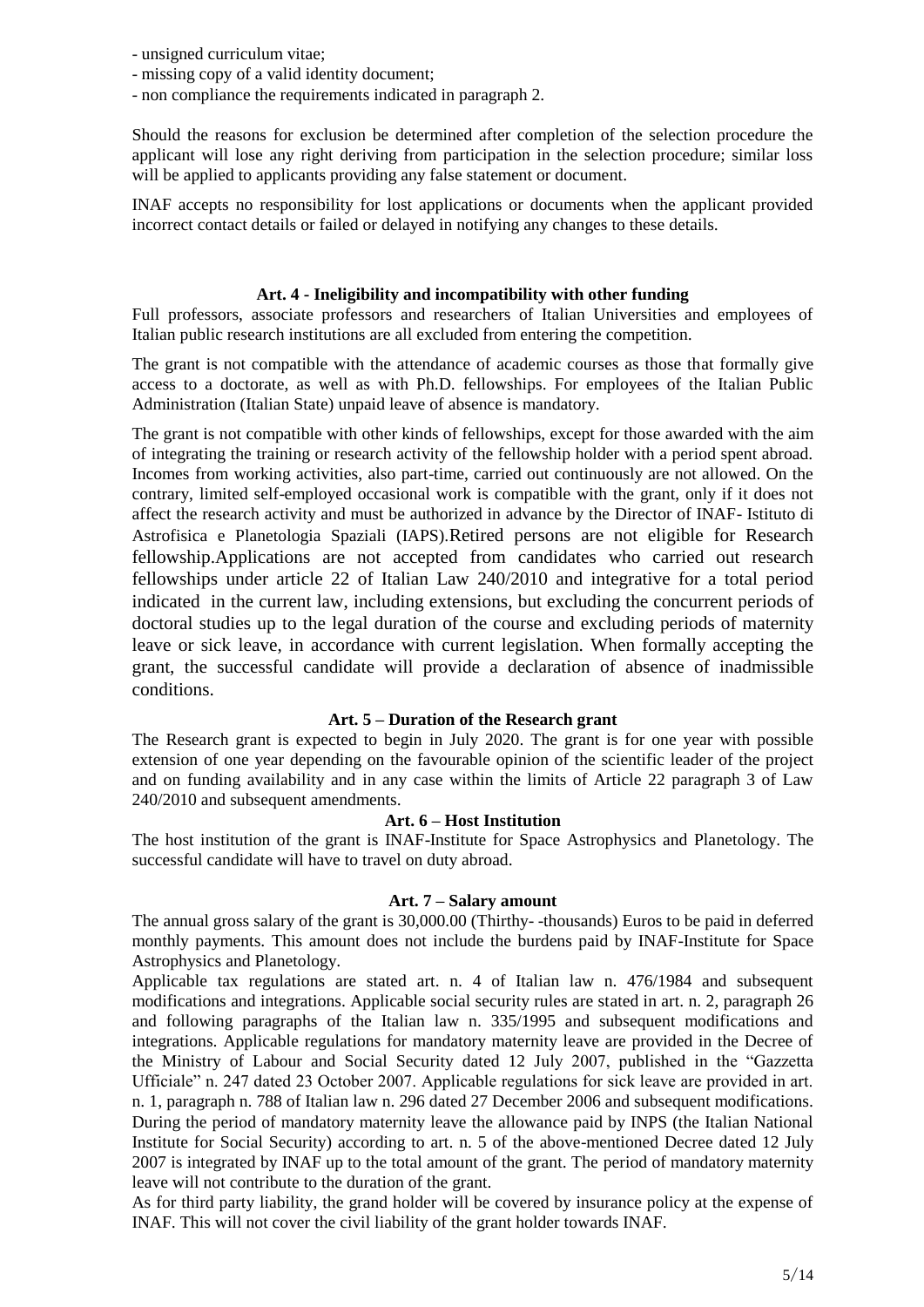The grant holder must pay at his/her own expenses an insurance policy against work related injuries.

Accidents insurance will be paid by INAF-IAPS in favour of the fellow, to provide coverage for work related injuries, diseases and invalidity.

### **Art. 8 – Selection Board and selection procedure**

The selection of eligible candidates will be carried out by a Selection Board appointed by the Director of INAF-IAPS. The Selection Board is composed of 3 members, from both Italian and foreign research staff, including also University staff, with expertise in the research field of the position. According to the current regulation, the composition of the Selection Board should comply with gender balance. The president of the Selection Board is nominated in the appointment decree and is chosen among the Board members. The Selection Board Secretary is also appointed in the above-mentioned decree.

The selection is based on qualifications, possibly integrated with an interview. candidates must exhibit their identity documents in order to be admitted to the interview. The Selection Committee can establish a short list of the eligible applicants to be interviewed, on the basis of qualifications and documented experience in scientific or technological activities concerning the specific subject of the research fellowship. All the activities of the selection procedure (e.g. meetings of the Selection Board, interviews...) can be carried out by using videoconference systems. Applicants selected for the interview will be formally notified 15 days in advance by e-mail with acknowledgement of receipt, containing the individual evaluation score. The selected candidates who miss the interview will be excluded from the competition. The total ranking score is 100 points, of which 60 points is the maximum score for qualifications and 40 points is the maximum score for the interview. The minimum score in order to access the possible interview is 42/60. The candidates who obtain, in the same test, a score of at least 28/40 will pass the oral examination.At the end of the selection process the selection board will draw up a ranked list based on the sum of the scores obtained both in the qualifications evaluation and the interview. For candidates with the same score on the ranked list, preference will be given to the younger candidate.The approval decree of the selection procedure and the ranked list will be published on the following website: http://www.iaps.inaf.it/work-with-u

## **Art. 9 – Awarding of the fellowship**

The highest ranked candidate will receive written notification of award of the research fellowship.

Within 10 days from receipt of the formal notification of the award he/she must provide a formal declaration of acceptance of the research grant. The declaration will also state that he/she is not subject to any of the exclusion conditions listed in article 4 of this Call.

If the candidate does not provide declaration of acceptance within a time limit of 10 days, he/she will lose his/her entitlement to the research fellowship that is automatically awarded to the next ranked candidate.

Under no circumstances the signing of the contract establishes a subordinate employment relationship or ensures any rights to access to permanent INAF staff positions.

## **Art. 10 – Fellowship obligations**

The holder of the fellowship:

 will start the research activity at INAF-IAPS on the date indicated in the contract, unless prevented by exceptional circumstances, of which the Director of INAF-IAPS must be timely informed;

### will carry out his/her research activities under the supervision of the scientist in charge of the project, Luigi Piro;

- is required to issue an activity report every 12 months. The activity reports will be subject to approval from the scientist in charge of the project and will be transmitted to the Director of INAF - IAPS. Approval failure, properly explained by the supervisor, will give INAF- IAPS the right to withdraw the contract;
- is required to send a written note in case of withdrawal, with at least 30 days' notice, otherwise INAF-IAPS is entitled to retain or request the reimbursement of the salary amount corresponding to the missed notice period.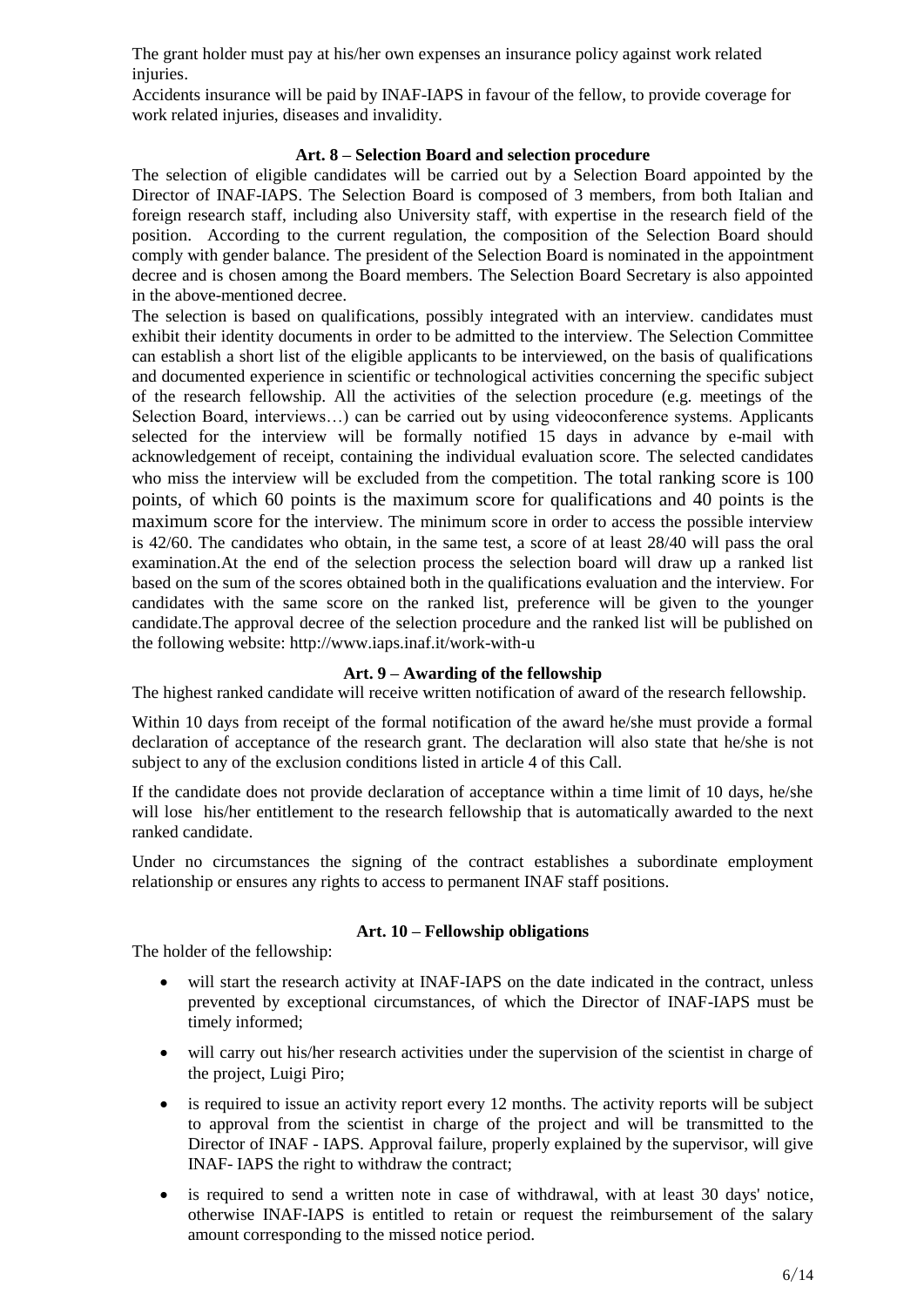The holder of the fellowship who does not carry out his/her research activity regularly without justifications, or repeatedly fails to fulfill the requirements or, according to the supervisor, Luigi Piro shows evident lack of skills with the planned research activities, will incur the withdrawal of the contract.Temporary suspensions of the research fellowship are due in case of mandatory maternity leave or in case of illness periods exceeding one month or of any other serious reasons. The reasons for suspending the research fellowship must be proved and certified, and promptly sent to the Director of INAF-IAPS.

#### **Art. 11 - Proceedings Responsible**

In accordance with Art. 8, paragraph 3 of INAF Regulations on the assignment of research grants, Mr. Matteo Pietrobono (matteo.pietrobono@iaps.inaf.it) is the responsible of the selection procedure relevant to this call.

## **Art. 12 – Applicable regulation**

The INAF-IAPS shall comply with the current regulations promoting equal opportunities for women and men, non-discrimination and respect for privacy in processing personal data.

As for the cases not mentioned in this call, INAF-IAPS shall act in compliance with the current regulations concerning Italian public selection procedures.

> **The Director Dr. Fabrizio Capaccioni**

**\_\_\_\_\_\_\_\_\_\_\_\_\_\_\_\_\_\_\_\_\_\_\_\_\_\_\_\_\_\_\_\_\_** Firmato digitalmente da

**Fabrizio Capaccioni**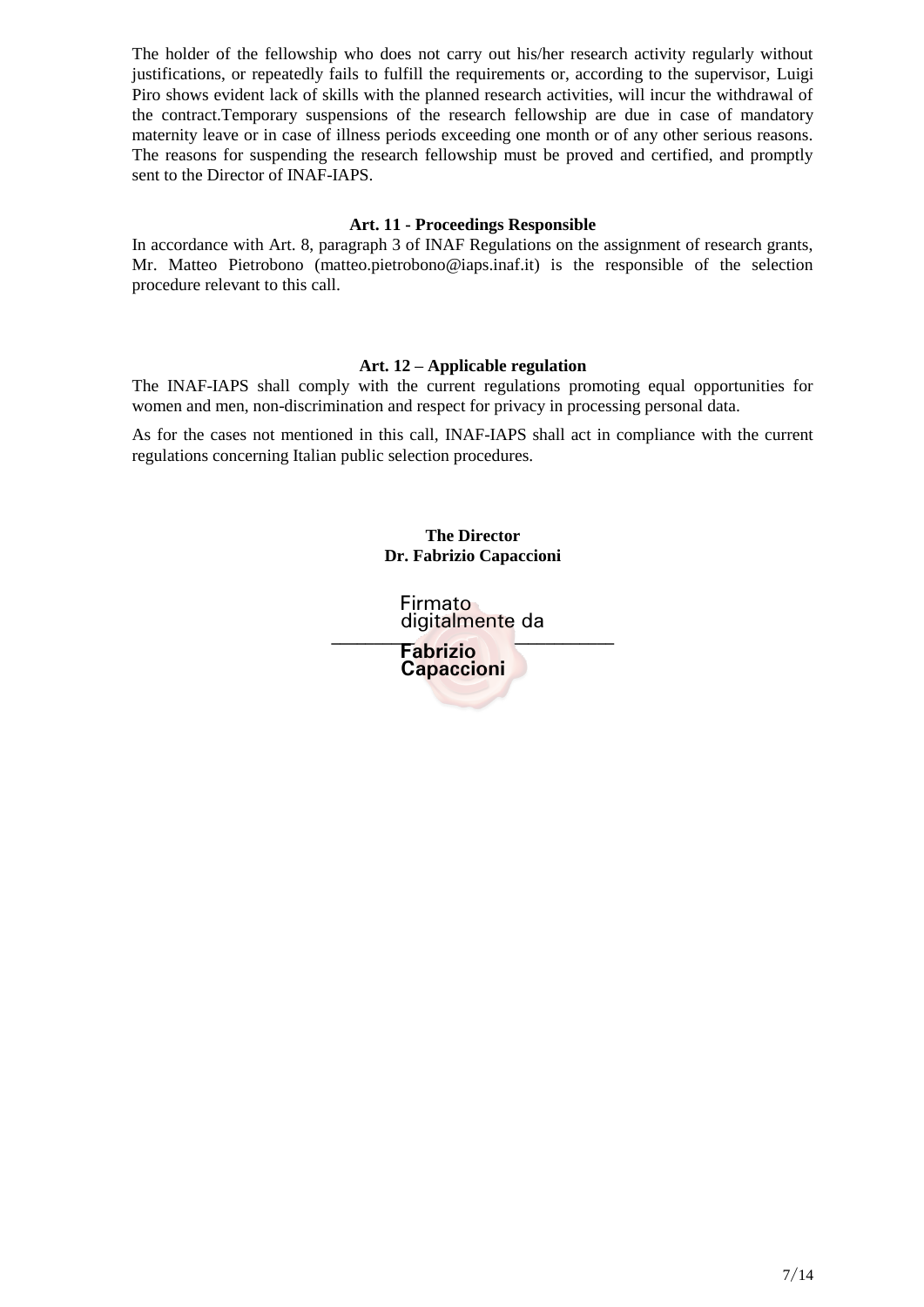## **ANNEX 1**

#### **APPLICATION FORM Bando 2020-09-AR**

To the Direction of INAF-Institute for Space Astrophysics and Planetology Via Fosso del Cavaliere 100 00133 ROMA - Italy

I, THE UNDERSIGNED,

| Gender                                                                                       |  |
|----------------------------------------------------------------------------------------------|--|
| Permanent residence address (number/street/town/postal code/Country:                         |  |
|                                                                                              |  |
|                                                                                              |  |
| $\sim$ . The distribution of the second directly condition with Library $\sim$ Decomposed 10 |  |

agree to the processing of my personal data, in accordance with Italian Leg. Decree n. 196/2003, for the purposes of the present selection procedure.

#### I, THE UNDERSIGNED,

having read the Call for applications D.D …. for the appointment of one research fellowship entitled: *"........"*

request

to apply for the above mentioned fellowship, and to this end, aware that false declarations are punishable by law and that this Administration will carry out random checks on the accuracy of the declarations made by candidates,

|                                          |                                                                                                          | declare |            |            |          |
|------------------------------------------|----------------------------------------------------------------------------------------------------------|---------|------------|------------|----------|
|                                          | under my own responsibility                                                                              |         |            |            |          |
|                                          |                                                                                                          |         |            |            |          |
|                                          |                                                                                                          |         |            |            |          |
| of                                       |                                                                                                          |         |            |            |          |
|                                          |                                                                                                          |         |            |            |          |
| .                                        |                                                                                                          |         |            |            |          |
|                                          | $\Box$ that I hold the following educational                                                             |         |            |            |          |
|                                          |                                                                                                          |         |            |            |          |
| awarded                                  |                                                                                                          |         |            |            |          |
|                                          |                                                                                                          |         |            |            |          |
|                                          | $\Box$ that I have professional knowledge of the English language;                                       |         |            |            |          |
|                                          | □ that I have  years of documented experience in scientific or technological activities;                 |         |            |            |          |
|                                          | $\Box$ that I am aware of the restrictions described in Article 4, of the Call for applications for this |         |            |            |          |
| research fellowship;                     |                                                                                                          |         |            |            |          |
|                                          | $\Box$ that I have never received a research award as per art. 22, Italian Law 240/2010;                 |         |            |            |          |
|                                          | $\Box$ that I have previously received a research awards as per art. 22, Italian Law 240/2010 and, in    |         |            |            |          |
| particular I have been the recipient of: |                                                                                                          |         |            |            |          |
|                                          |                                                                                                          |         | a research | fellowship | entitled |
| at                                       | (name                                                                                                    |         | of         |            | the      |
|                                          |                                                                                                          |         |            |            |          |
|                                          |                                                                                                          |         |            |            |          |
| $\bullet$<br><sub>a</sub>                | research                                                                                                 |         | fellowship |            | entitled |
|                                          |                                                                                                          |         |            |            |          |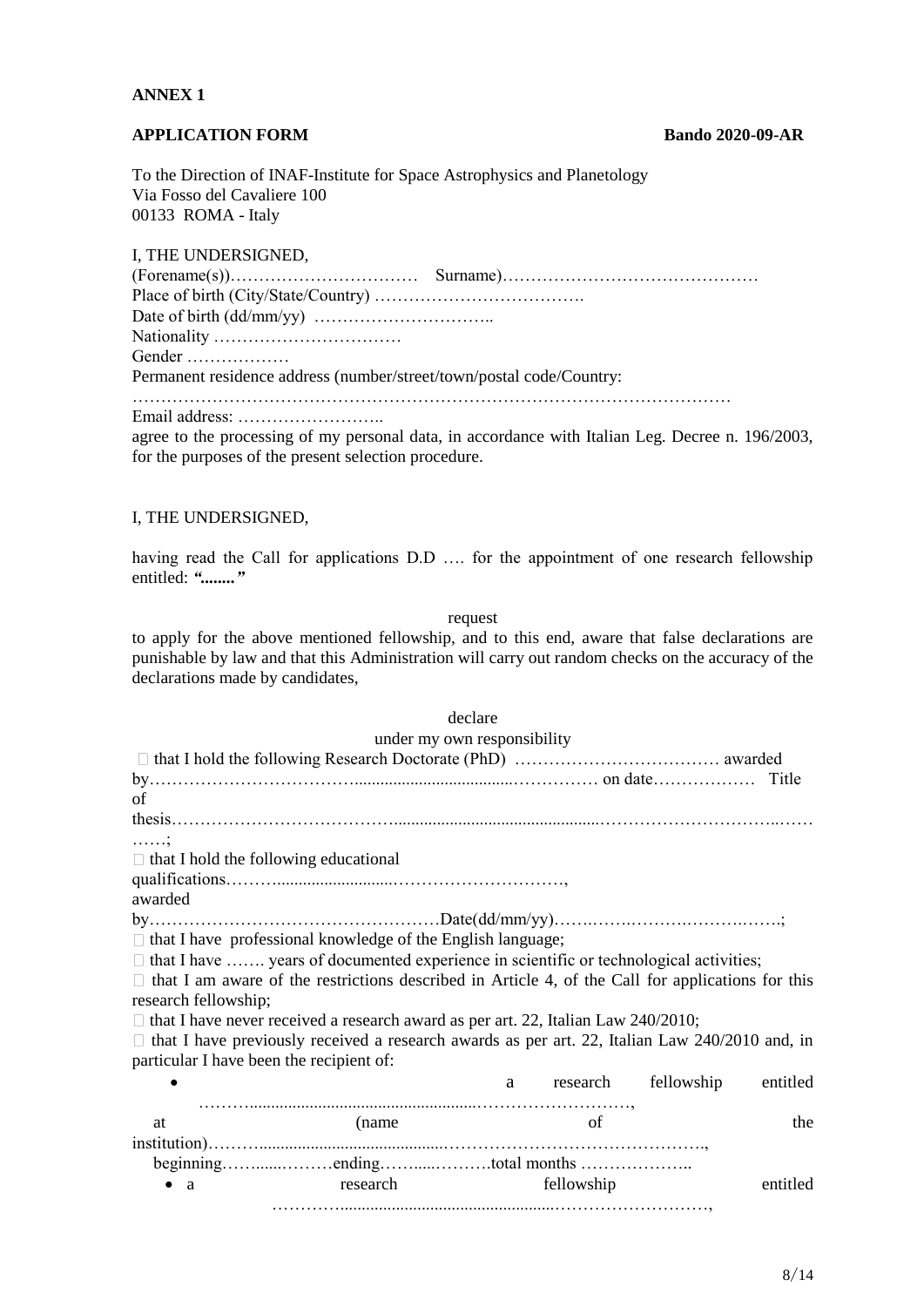| at                                     | (name    |            | the      |  |
|----------------------------------------|----------|------------|----------|--|
|                                        |          |            |          |  |
|                                        |          |            |          |  |
| $\bullet$ a                            | research | fellowship | entitled |  |
| -at                                    | (name    |            | the      |  |
|                                        |          |            |          |  |
|                                        |          |            |          |  |
| $\Box$ that I am not a retired person; |          |            |          |  |

 $\Box$  that I am aware that, under art. 22 Italian Law 240/2010, the research fellowship:

- cannot be held contemporary with attendance at academic courses, "laurea specialistica" academic courses, and "laurea magistrale" academic courses, as well as with attendance at Ph.D courses with fellowship;
- cannot be held contemporary with other fellowships of whatever kind, except those awarded with the aim of integrating the training or research activity of the fellowship holder through a period spent abroad;
- cannot permit aggregation of income from working activities, also part-time, carried out continuously.

 $\Box$  that I wish to receive any communication relating to the selection at the following address and that I will give due notice of any change of address:

Address (number/street/city /postal ode/Country): Email address: ………………………………………………………

I attach to this form:

- 1. Annex 2 "Certification Declaration in lieu of affidavit (Art. 19 46-47 the DPR 28th December 2000, n. 445)";
- 2. "Curriculum vitae", **signed and dated** by the applicant including a list, if applicable, of grants and fellowships held in the past or in progress;
- 3. copy of a valid identity document (ID card or passport);
- 4. list of publications;
- 5. any other qualification, working task, research activity for public and private institutions and publications that the applicant deems appropriate to submit;
- 6. The list of all documents submitted.

Done at ………… Date……..…..

Signature (not authenticated)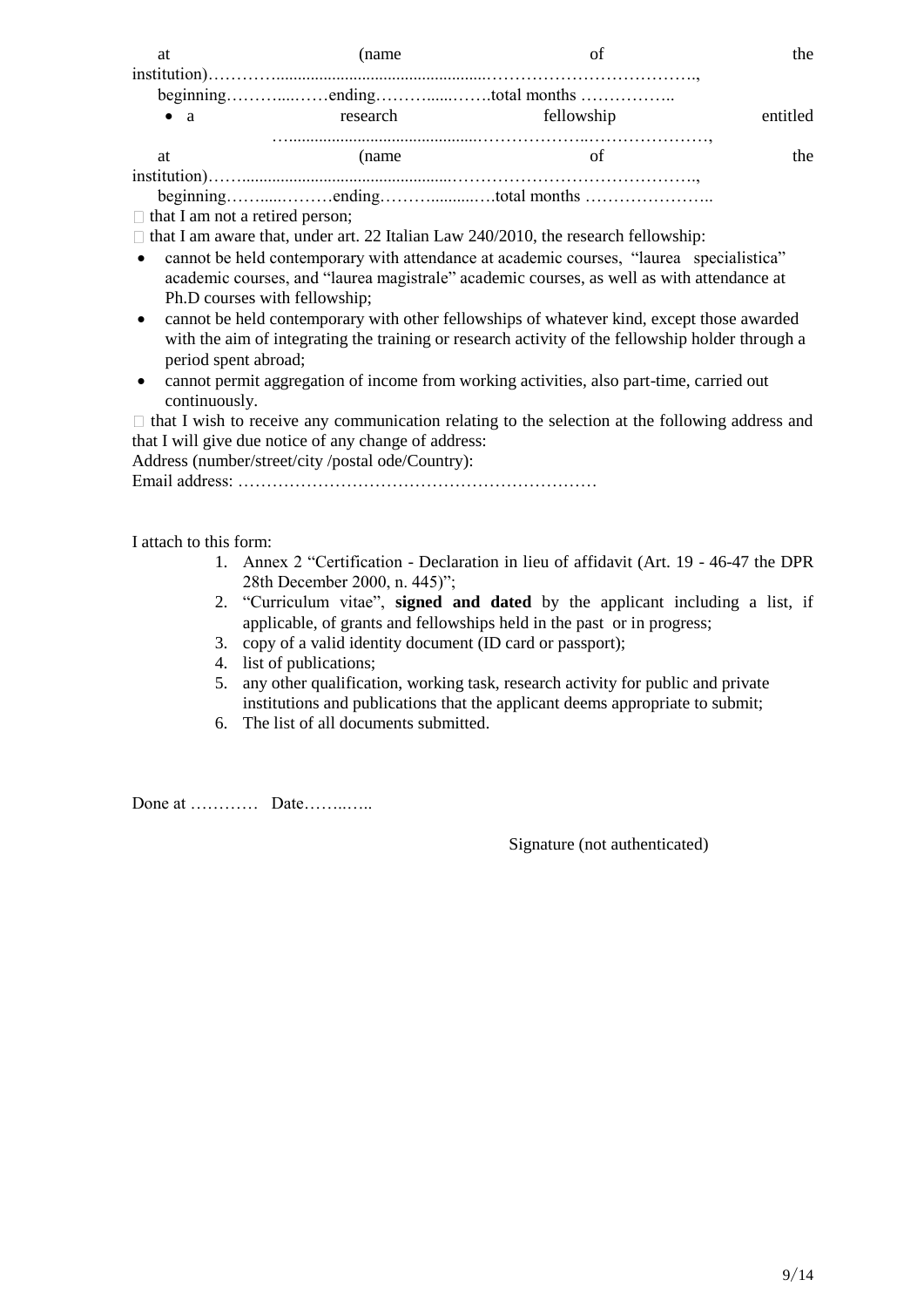### **ANNEX 2**

**Certification and Self-Declaration in lieu of affidavit (Art. 19 - 46-47 the DPR 28th December 2000, n. 445)**

## **DICHIARAZIONE SOSTITUTIVA DI CERTIFICAZIONE DICHIARAZIONE SOSTITUTIVA DI ATTO DI NOTORETÀ (Art. 19 – 46 – 47 del D.P.R. 28 Dicembre 2000, n. 445)**

I, the undersigned,

| Gender                                                               |  |
|----------------------------------------------------------------------|--|
| Permanent residence address (number/street/town/postal code/Country: |  |
|                                                                      |  |
|                                                                      |  |

aware that false declarations are punishable by law and that this Administration will carry out random checks on the accuracy of the declarations made by candidates

#### **self-declare**

- that the content of the attached "curriculum vitae" is true

- That the documentation produced in copy: of the original

…...

….. ….

Done at ………….... Date……………..

Signature (not authenticated)\*

*\* the photocopy of a valid identity document of the signer must be attached*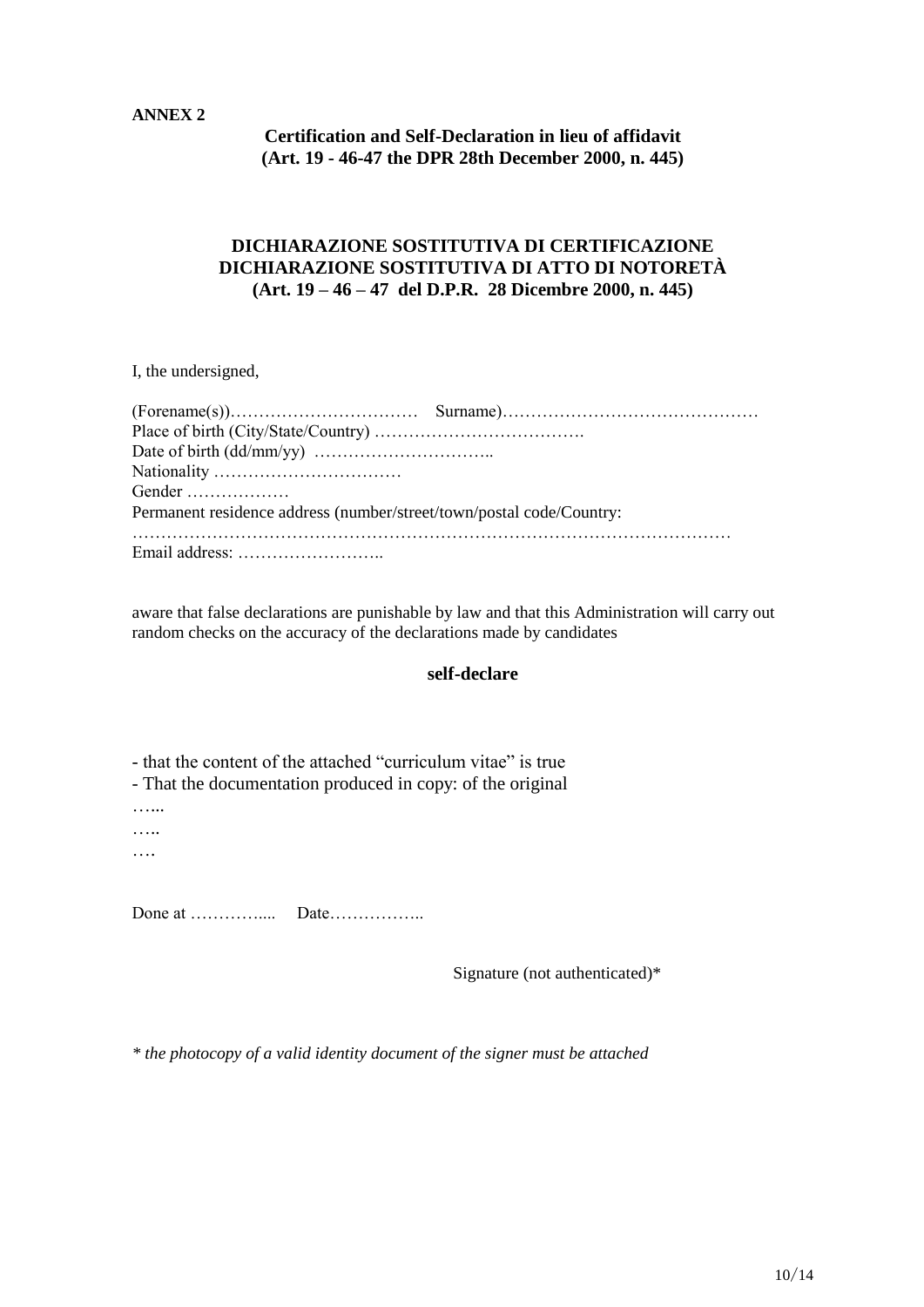## **ANNEX 3 INTERVIEW REQUEST IN VIDEO CONFERENCE**

| <b>Birth date </b> |
|--------------------|
|                    |
|                    |
|                    |
|                    |

#### **wonder**

**\_\_\_\_\_\_\_\_\_\_\_\_\_\_\_\_\_\_\_\_\_\_\_\_\_\_\_\_\_\_\_\_\_\_\_\_\_\_\_\_\_\_\_\_\_\_\_\_\_\_\_\_\_\_\_\_\_\_**

**\_\_\_\_\_\_\_\_\_\_\_\_\_\_\_\_\_\_\_\_\_\_\_\_\_\_\_\_\_\_\_\_\_\_\_\_\_\_\_\_\_\_\_\_\_\_\_\_\_\_\_\_\_\_\_\_\_\_**

**to be admitted to the oral exam provided by the call 2020-09-AR entitled "................"**

**through videoconference procedures for this purpose communicate the following data:**

**1 - platform used to connect via the web** 

**2 - address for the connection**

**(Place and Date) ............................................. ..**

**(Signature, not authenticate) \***

**\_\_\_\_\_\_\_\_\_\_\_\_\_\_\_\_\_\_\_\_\_\_\_\_\_\_\_\_\_\_\_\_\_**

*\* the photocopy of a valid identity document of the signer must be attached*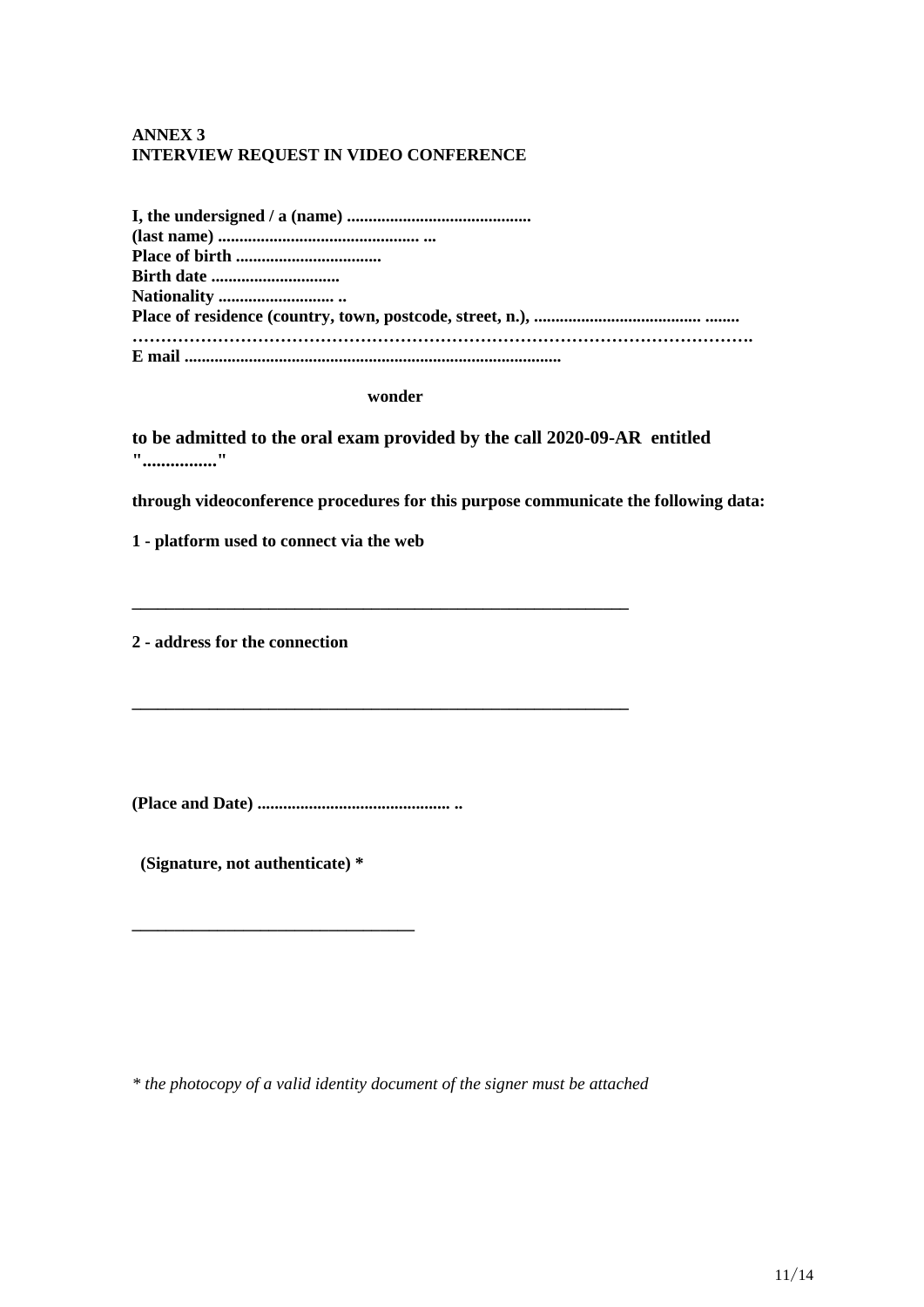All'Istituto di Astrofisica e Planetologia Spaziali Pec: areaconcorsi.iaps@legalmail.it

| II/La    |                 |                                                                                                                     | Oggetto: richiesta di riconoscimento del titolo di studio estero<br>SSa <u>Charles Communications and the communications</u> and the communications of the communications of the communications of the communications of the communications of the communications of the communications of the communic |               |  |           | dot.               |
|----------|-----------------|---------------------------------------------------------------------------------------------------------------------|---------------------------------------------------------------------------------------------------------------------------------------------------------------------------------------------------------------------------------------------------------------------------------------------------------|---------------|--|-----------|--------------------|
| nato/a   |                 | i                                                                                                                   |                                                                                                                                                                                                                                                                                                         |               |  |           | a                  |
|          | di cittadinanza |                                                                                                                     |                                                                                                                                                                                                                                                                                                         |               |  | residente | a                  |
|          |                 |                                                                                                                     |                                                                                                                                                                                                                                                                                                         | in            |  |           | Via                |
|          |                 |                                                                                                                     | email explorer and the set of the set of the set of the set of the set of the set of the set of the set of the                                                                                                                                                                                          |               |  |           |                    |
| titolo   |                 |                                                                                                                     | studio                                                                                                                                                                                                                                                                                                  |               |  |           | di                 |
|          | conseguito      | $\sin \theta$                                                                                                       | $\mathbf{u}$                                                                                                                                                                                                                                                                                            |               |  |           | rilasciato<br>data |
|          |                 |                                                                                                                     |                                                                                                                                                                                                                                                                                                         | <b>CHIEDE</b> |  |           |                    |
| valutato | ai              |                                                                                                                     | Che il proprio titolo di studio, ai sensi dell'art. 4 comma 1 e 2 del DPR n.189/2009, venga<br>fini della partecipazione al bando                                                                                                                                                                       |               |  | di        | concorso           |
|          |                 |                                                                                                                     | (indicare la procedura selettiva/comparativa cui si sta partecipando).                                                                                                                                                                                                                                  |               |  |           |                    |
|          |                 |                                                                                                                     |                                                                                                                                                                                                                                                                                                         |               |  |           | Firma              |
|          |                 | <u> 1989 - Johann Barn, mars ann an t-Amhain an t-Amhain an t-Amhain an t-Amhain an t-Amhain an t-Amhain an t-A</u> | Si allegano i seguenti documenti o in alternativa dichiaro di aver avviato le procedure                                                                                                                                                                                                                 |               |  |           |                    |

## **per richiederli :**

- fotocopia documento di identità;

- autentica di copia del titolo di studio estero e autentica di copia dell' elenco esami / transcript of records/degree,/diploma supplement tutti con legalizzazione o apostilla dell'Aja previamente apposte sugli originali (2) (*per autentica di copia si intende una fotocopia del documento originale autenticata o dalle rappresentanze diplomatiche italiane presso il paese estero di provenienza del documento o, se la copia sia formata in Italia, autenticata ai sensi dell'art. 18 del DPR n.445/2000; per la dichiarazione di*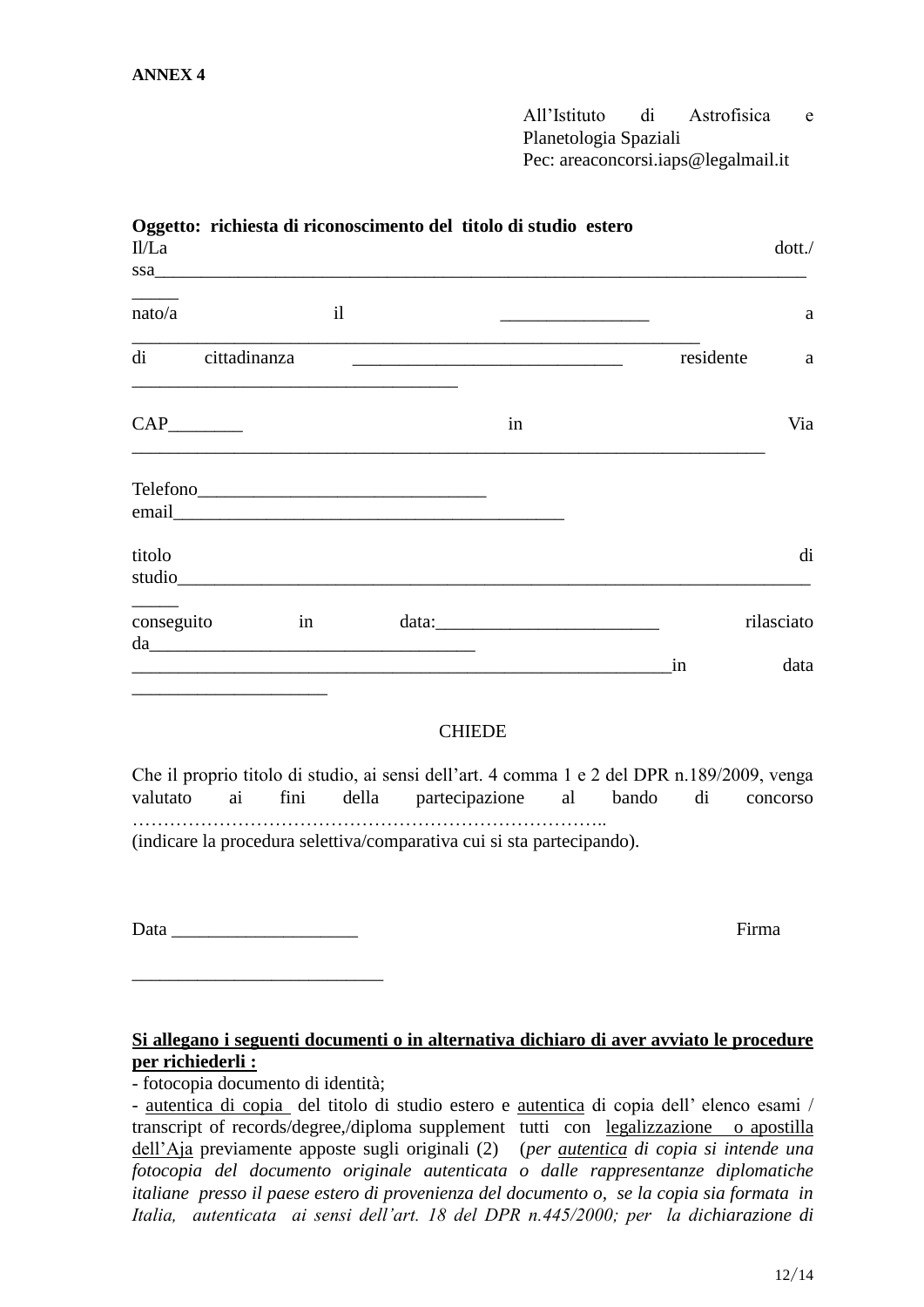*valore in loco rilasciata dalle rappresentanze diplomatiche italiane e per il verbale di asseveramento, con annessa traduzione giurata dei documenti, formato in Italia presso un Tribunale o un Giudice di pace è possibile presentare, in alternativa alle copie autentiche ai sensi dell'art. 18, dichiarazione di copia conforme mediante dichiarazione sostitutiva di atto notorio ai sensi dell'art. 19 e art. 19 bis del DPR n.445/2000 in quanto i documenti sono provenienti da pubbliche amministrazioni; per il verbale di asseveramento e annessa traduzione, con timbri del Tribunale ben visibili e/o dichiarazione in calce che trattasi di copia non occorre alcuna autentica o dichiarazione sostitutiva in quanto già autentica di copia).*

*- Per titoli conseguiti presso paesi UE, è possibile sia autenticare i documenti presso pubblico ufficiale competente ai sensi dell'art. 18 sia produrre dichiarazione sostitutiva di atto notorio ai sensi dell'art.19 e art. 19 bis.*

*- Per i titoli conseguiti presso i paesi extraUE, è possibile presentare dichiarazione sostitutiva di atto notorio ai senso dell'art. 19 e art. 19 bis solo per la dichiarazione di valore e i verbali di asseverazione delle traduzioni giurate con annessa traduzione.* 

*- Per le copie di titoli e transcript di esami e traduzioni eseguite all'estero, occorrono le autentiche di copia avanti un pubblico ufficiale ai sensi dell'art. 18.*

Si ricorda che la "copia autentica" di un documento può essere rilasciata soltanto dall'ente che lo ha emesso. Non è ammessa la copia conforme di una copia autentica.

- autentica di copia del titolo di studio estero estero tradotta(1) ;

- autentica di copia dell'elenco esami / transcript of records/degree tradotta(1) ;

- autentica di copia dichiarazione di valore in loco rilasciata dalle rappresentanze diplomatiche italiane per titoli conseguiti presso paesi extra UE , fuori Spazio economico europeo (S.E.E.) (3) e fuori dalla Confederazione svizzera;

- autentica di copia diploma supplement tradotta (1) o autentica di copia dell'attestazione di comparabilità centro Enic /Naric Italia per i titoli conseguiti nei Paesi aderenti all' Unione europea o allo Spazio economico europeo, nonche' della Confederazione svizzera .

- autentica di copia del solo titolo pregresso se conseguito all'estero o dichiarazione sostitutiva di certificazione se il titolo pregresso è stato conseguito in Italia.

#### ISTRUZIONI: (da non allegare alla domanda)

(1) TRADUZIONE IN LINGUA ITALIANA:

se eseguita in Italia: traduzione di traduttore non professionale o eseguita da traduttore professionale/giurato iscritto all'albo dei ctu dei Tribunali o Procure o alla Camera di Commercio e asseverata in Italia presso le cancellerie dei Tribunali o giudici di pace o presso un notaio o traduzione eseguita presso le rappresentanze diplomatiche in Italia del paese in cui è formato il documento;

se eseguita all'estero; con firma del traduttore non ufficiale utilizzato all'estero legalizzata presso le rappresentanze diplomatiche italiane e dichiarata conforme al contenuto originale dalle medesime rappresentanze o eseguita presso le stesse o presso gli Istituti italiani di cultura (IIC) all'estero con firma legalizzata presso i consolati/ambasciate italiane. Anche il traduttore giurato iscritto all'albo dei tribunali o Ministero della giustizia del paese estero o, comunque, ufficiale deve avere la firma legalizzata rilasciata dalle rappresentanze diplomatiche italiane.